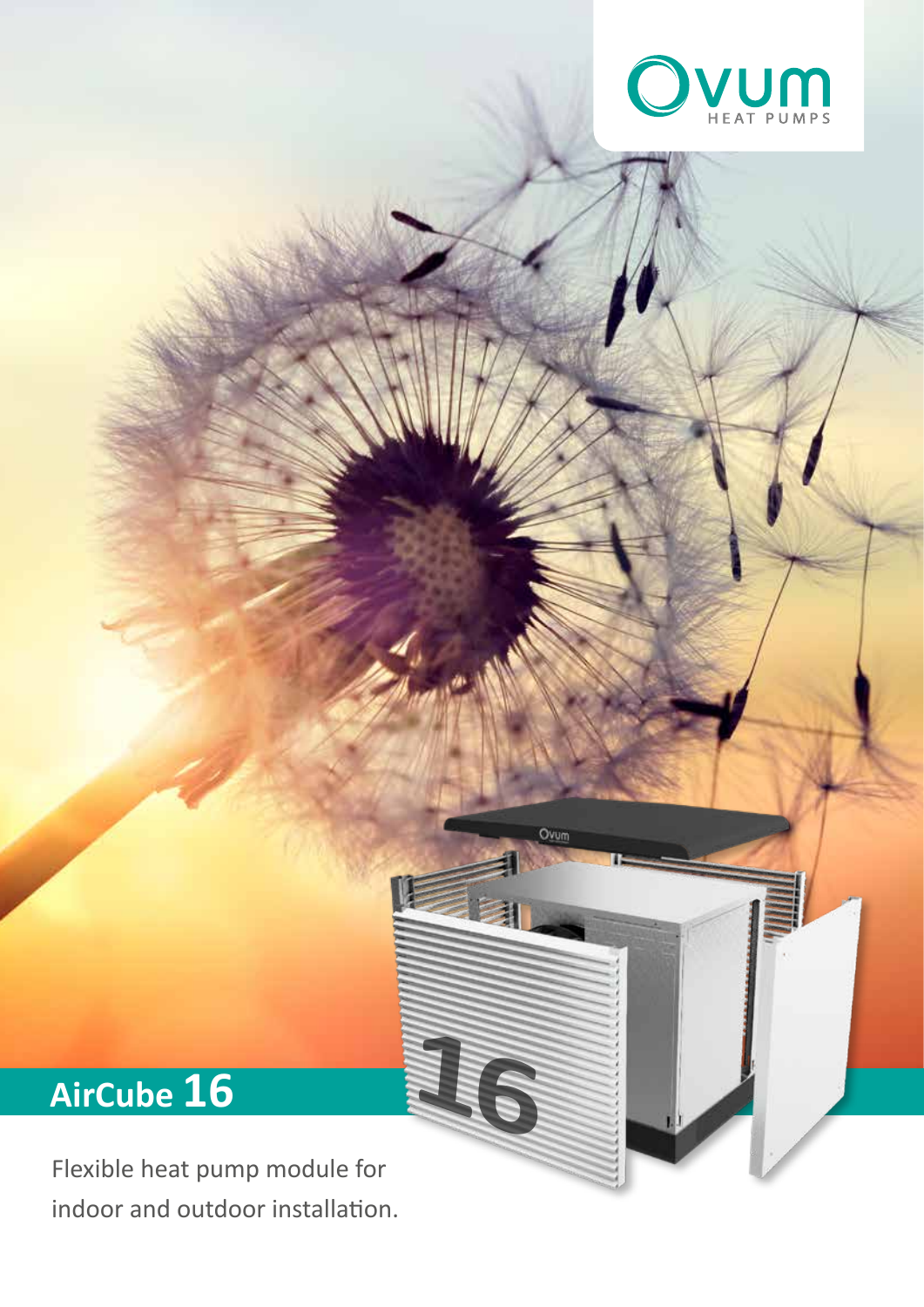# **AirCube advantages**

**1**

#### **4. Large fan motor:**

The large fan motor allows us to move large amounts of air at slow speed, this reduces system noise and as a result it is one of the quietest units on the market.

**4**

Ovud

#### **5. Large Evaporator:**

**5**

The large evaporator means less cooling demand per m2 which reduces ice build-up and the need to defrost, which in turn reduces running costs

**2**

## **1. Aluminum subframe:**

the highly durable subframe ensures long system life to deal with extremes of weather even in harsh marine environments.

#### **2. Powder coated vanes:**

**2**

the outer skin not only gives the unit an attractive aesthetic design it also offers a first defence against the elements, protects the fan and evaporator from damage and reduces air movement noise.

#### **7. Touch screen controller:**

A feature rich intuitive touchscreen allows simple control of the system whilst giving maximum information to your technician to commission and fault find the system.



#### **3. Insulated components:**

All important components such as the compressor and electrics are housed within an insulated weather proof housing ensuring heat loss is kept to a minimum and components are kept in optimum condition

**3**



#### **Remote Access:**

The unit can be equipped with a wireless dongle allowing full remote access for you the owner, as well as your installer and Ovum's technical department.

#### **PV integration:**

Free usable power that will be stored in your heating system. The heat pump detects free electricity and uses it if no other consumers need it.

#### **Active cooling:**

Also on hot summer days a pleasant climate is maintained through the heat pump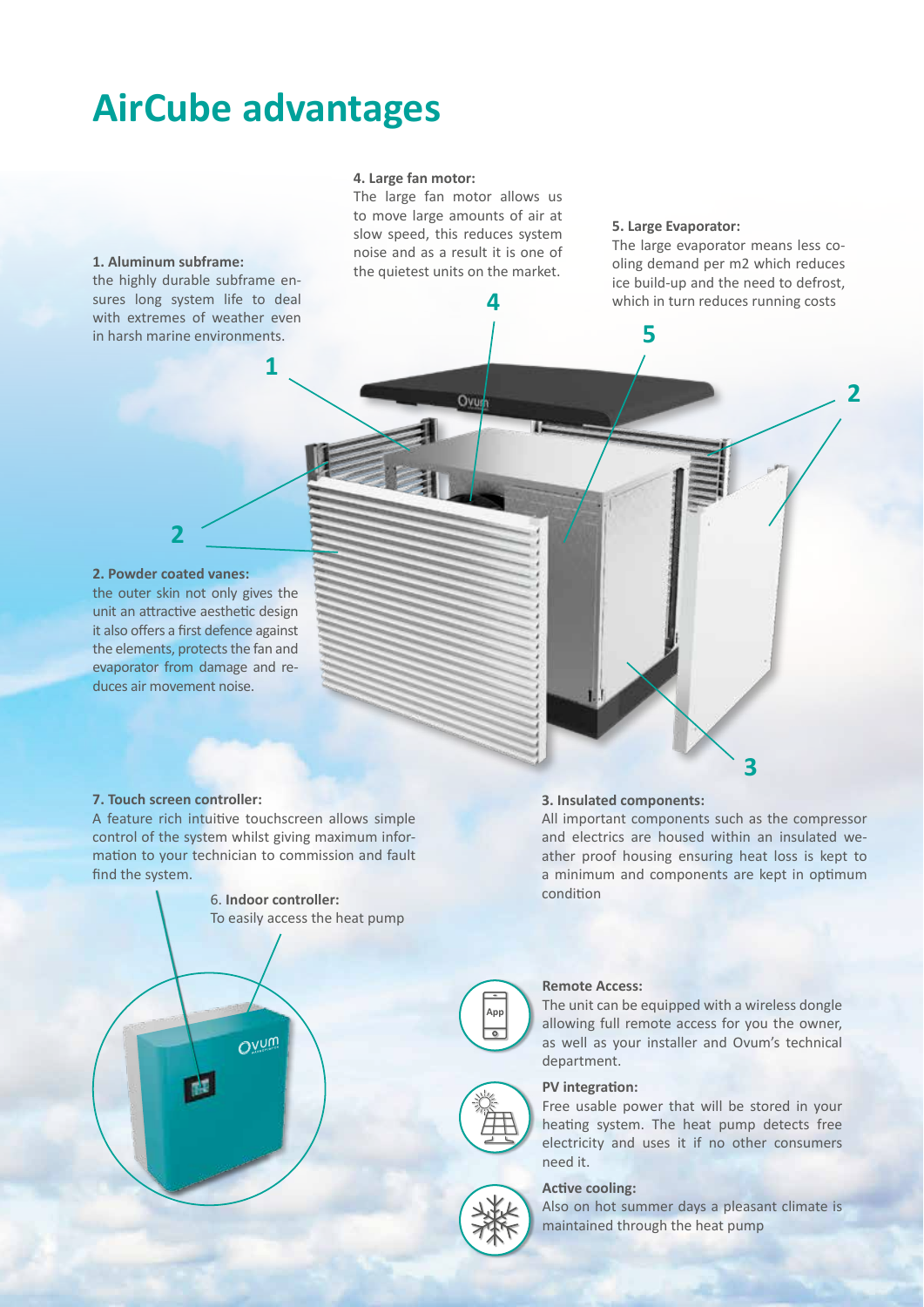### Dimensions Aircube 16 Outdoor

Width W: 1580 mm Depth T: 810 mm Height H: 1000 mm incl. feet (adjustable)

#### **(B 1580 mm x T 810 mm x H 1000 mm)**



**For installation guidelines and notes, see "Installation instructions Ovum AirCube".** 

### Performance\*

|         | 20%      |           |            | 40%     |        |            | 60%     |           |            | 80%     |        |            | 100%    |        |            |
|---------|----------|-----------|------------|---------|--------|------------|---------|-----------|------------|---------|--------|------------|---------|--------|------------|
|         | PH       | <b>PE</b> | <b>COP</b> | PH      | PE     | <b>COP</b> | PH      | <b>PE</b> | <b>COP</b> | PH      | PE     | <b>COP</b> | PH      | PE     | <b>COP</b> |
| A15W35  | 5,3 kW   | 0,8 kW    | 6,58       | 10,3 kW | 1,5 kW | 6,98       | 14,8 kW | 2,3 kW    | 6,37       | 19,2 kW | 3,3 kW | 5,76       | 22,2 kW | 4,6 kW | 4,86       |
| A7W35   | 4,3 kW   | 0,9 kW    | 4,80       | 8,4 kW  | 1,6 kW | 5,29       | 12,2 kW | 2,5 kW    | 4,97       | 16,1 kW | 3,5 kW | 4,61       | 18,6 kW | 4,7 kW | 3,96       |
| A2W35   | 3,7 kW   | 0,9 kW    | 4,01       | 7,4 kW  | 1,6 kW | 4,49       | 10,8 kW | 2,5 kW    | 4,27       | 14,3 kW | 3,5 kW | 4,02       | 16,5 kW | 4,7 kW | 3,50       |
| A-7W35  | 2,8 kW   | $0.9$ kW  | 3,01       | 5,7 kW  | 1,7 kW | 3,39       | 8,4 kW  | 2,6 kW    | 3,27       | 11,3 kW | 3,6 kW | 3,16       | 13,2 kW | 4,7 kW | 2,80       |
| A-10W35 | 2,6 kW   | 0,9 kW    | 2,76       | 5,2 kW  | 1,7 kW | 3,10       | 7,7 kW  | 2,6 kW    | 3,00       | 10,5 kW | 3,6 kW | 2,92       | 12,3 kW | 4,7 kW | 2,61       |
| A-15W35 | 2,2 kW   | 0,9 kW    | 2,43       | 4,5 kW  | 1,7 kW | 2,69       | 6,7 kW  | 2,6 kW    | 2,61       | 9,1 kW  | 3,5 kW | 2,57       | 10,8 kW | 4,6 kW | 2,33       |
| A15W40  | 5,1 kW   | 0,9 kW    | 5,50       | 10,0 kW | 1,7 kW | 5,87       | 14,4 kW | 2,6 kW    | 5,45       | 18,8 kW | 3,7 kW | 5,02       | 21,6 kW | 5,0 kW | 4,29       |
| A7W40   | 4,1 kW   | 1,0 kW    | 4,08       | 8,1 kW  | 1,8 kW | 4,53       | 11,9 kW | 2,8 kW    | 4,31       | 15,7 kW | 3,9 kW | 4,07       | 18,1 kW | 5,1 kW | 3,53       |
| A2W40   | 3,5 kW   | 1,0 kW    | 3,43       | 7,1 kW  | 1,8 kW | 3,87       | 10,4 kW | 2,8 kW    | 3,73       | 13,9 kW | 3,9 kW | 3,57       | 16,1 kW | 5,2 kW | 3,12       |
| A-7W40  | 2,7 kW   | 1,0 kW    | 2,57       | 5,5 kW  | 1,9 kW | 2,95       | 8,1 kW  | 2,8 kW    | 2,88       | 11,1 kW | 3,9 kW | 2,82       | 12,9 kW | 5,1 kW | 2,51       |
| A-10W40 | 2,4 kW   | 1,0 kW    | 2,35       | 5,0 kW  | 1,9 kW | 2,70       | 7,5 kW  | 2,8 kW    | 2,65       | 10,2 kW | 3,9 kW | 2,61       | 11,9 kW | 5,1 kW | 2,34       |
| A-15W40 | $2,1$ kW | 1,0 kW    | 2,06       | 4,3 kW  | 1,8 kW | 2,34       | 6,4 kW  | 2,8 kW    | 2,30       | 8,8 kW  | 3,9 kW | 2,30       | 10,4 kW | 5,0 kW | 2,09       |
| A15W45  | 4,9 kW   | 1,0 kW    | 4,67       | 9,6 kW  | 1,9 kW | 4,98       | 13,9 kW | 3,0 kW    | 4,68       | 18,4 kW | 4,2 kW | 4,40       | 21,1 kW | 5,6 kW | 3,80       |
| A7W45   | 3,9 kW   | 1,1 kW    | 3,50       | 7,9 kW  | 2,0 kW | 3,90       | 11,5 kW | 3,1 kW    | 3,75       | 15,4 kW | 4,3 kW | 3,60       | 17,7 kW | 5,6 kW | 3,15       |
| A2W45   | 3,4 kW   | 1,1 kW    | 2,95       | 6,9 kW  | 2,0 kW | 3,35       | 10,1 kW | 3,1 kW    | 3,27       | 13,6 kW | 4,3 kW | 3,17       | 15,7 kW | 5,6 kW | 2,80       |
| A-7W45  | 2,5 kW   | 1,1 kW    | 2,21       | 5,3 kW  | 2,1 kW | 2,57       | 7,9 kW  | 3,1 kW    | 2,54       | 10,8 kW | 4,3 kW | 2,52       | 12,5 kW | 5,5 kW | 2,26       |
| A-10W45 | 2,3 kW   | 1,1 kW    | 2,02       | 4,8 kW  | 2,0 kW | 2,35       | 7,2 kW  | 3,1 kW    | 2,34       | 9,9 kW  | 4,2 kW | 2,33       | 11,5 kW | 5,5 kW | 2,11       |
| A-15W45 | 2,0 kW   | $1,1$ kW  | 1,75       | 4,1 kW  | 2,0 kW | 2,04       | 6,2 kW  | 3,0 kW    | 2,03       | 8,6 kW  | 4,2 kW | 2,05       | 10,0 kW | 5,3 kW | 1,87       |
| A15W50  | 4,7 kW   | 1,2 kW    | 3,97       | 9,3 kW  | 2,2 kW | 4,24       | 13,5 kW | 3,3 kW    | 4,03       | 17,9 kW | 4,6 kW | 3,85       | 20,5 kW | 6,1 kW | 3,36       |
| A7W50   | 3,7 kW   | 1,2 kW    | 3,00       | 7,6 kW  | 2,3 kW | 3,36       | 11,1 kW | 3,4 kW    | 3,26       | 15,0 kW | 4,7 kW | 3,18       | 17,2 kW | 6,1 kW | 2,80       |
| A2W50   | 3,2 kW   | 1,3 kW    | 2,53       | 6,6 kW  | 2,3 kW | 2,90       | 9,8 kW  | 3,4 kW    | 2,86       | 13,3 kW | 4,7 kW | 2,81       | 15,3 kW | 6,1 kW | 2,50       |
| A-7W50  | 2,4 kW   | 1,3 kW    | 1,88       | 5,1 kW  | 2,3 kW | 2,23       | 7,6 kW  | 3,4 kW    | 2,23       | 10,5 kW | 4,7 kW | 2,25       | 12,1 kW | 6,0 kW | 2,03       |
| A-10W50 | 2,2 kW   | $1,3$ kW  | 1,71       | 4,6 kW  | 2,3 kW | 2,04       | 7,0 kW  | 3,4 kW    | 2,06       | 9,6 kW  | 4,6 kW | 2,08       | 11,1 kW | 5,9 kW | 1,89       |
| A-15W50 | 1,8 kW   | 1,2 kW    | 1,46       | 3,9 kW  | 2,2 kW | 1,76       | 5,9 kW  | 3,3 kW    | 1,79       | 8,3 kW  | 4,5 kW | 1,83       | 9,6 kW  | 5,8 kW | 1,67       |
| A15W55  | 4,5 kW   | 1,3 kW    | 3,33       | 8,9 kW  | 2,5 kW | 3,60       | 13,0 kW | 3,7 kW    | 3,47       | 17,3 kW | 5,2 kW | 3,36       | 19,9 kW | 6,7 kW | 2,95       |
| A7W55   | 3,5 kW   | 1,4 kW    | 2,52       | 7,2 kW  | 2,5 kW | 2,87       | 11 kW   | 3,8 kW    | 2,83       | 14,5 kW | 5,2 kW | 2,79       | 16,7 kW | 6,7 kW | 2,48       |
| A2W55   | 3,0 kW   | 1,4 kW    | 2,12       | 6,3 kW  | 2,5 kW | 2,49       | 9,4 kW  | 3,8 kW    | 2,48       | 12,9 kW | 5,2 kW | 2,48       | 14,8 kW | 6,7 kW | 2,22       |
| A-7W55  | 2,2 kW   | 1,4 kW    | 1,56       | 4,8 kW  | 2,5 kW | 1,91       | 7,3 kW  | 3,7 kW    | 1,95       | 10,1 kW | 5,1 kW | 1,99       | 11,7 kW | 6,5 kW | 1,80       |
| A-10W55 | 2,0 kW   | 1,4 kW    | 1,40       | 4,4 kW  | 2,5 kW | 1,75       | 6,7 kW  | 3,7 kW    | 1,80       | 9,3 kW  | 5,0 kW | 1,84       | 10,7 kW | 6,4 kW | 1,67       |
| A-15W55 | 1,7 kW   | 1,4 kW    | 1,19       | 3,7 kW  | 2,5 kW | 1,51       | 5,7 kW  | 3,6 kW    | 1,56       | 8,0 kW  | 4,9 kW | 1,62       | 9,2 kW  | 6,2 kW | 1,48       |

\*.) The performance data given above are the respective nominal capacities with an uniced evaporator and no defrost losses. Depending on the operating point and humidity and installation location, these can be reduced. This must be taken into account when dimensioning the system.